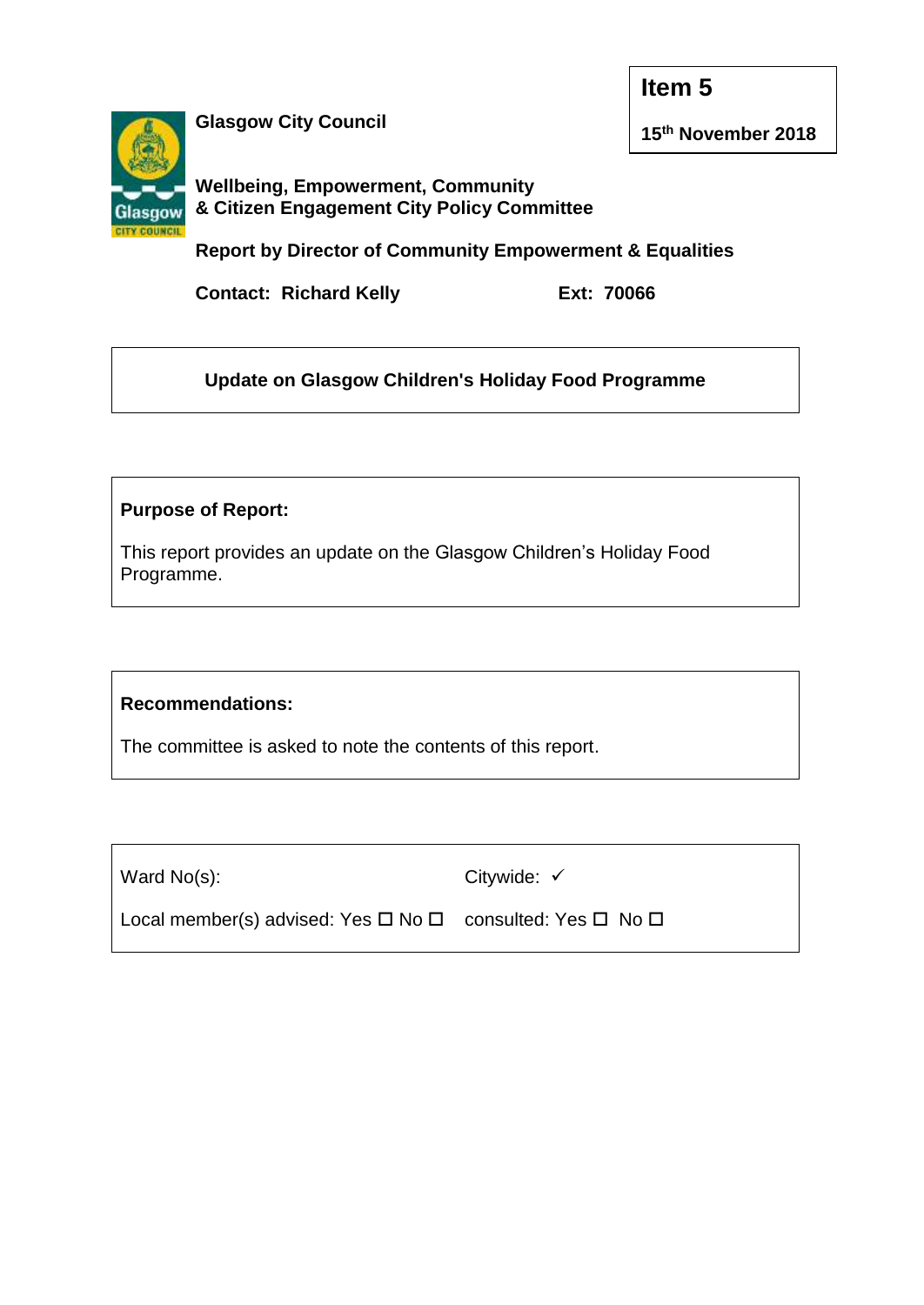## **1 Background**

- 1.1 The council Budget set out a commitment to develop plans to tackle holiday hunger.
- 1.2 It was announced that, in 2018/19, £2 million would be available to scope out and organise holiday activity programmes in the city's 23 council wards. The funds would be redirected from the council's Integrated Grant Fund (IGF) existing allocations to council family and public sector agencies. The programme would make a hot meal and snack available to Glasgow's nursery, primary and secondary pupils during holiday periods.
- 1.3 The intention was for the council to work with individuals, organisations, charities and third sector partners who were already delivering holiday programmes to support the council's aim to tackle holiday hunger and apply for funds to help them upscale, expand provision and offer more places to children during holiday periods.
- 1.4 The fund was launched on  $8<sup>th</sup>$  May with an online application process and a deadline of  $2^{nd}$  July. The deadline was extended until  $20^{th}$  July due to demand. Throughout this period the fund was widely publicised by stakeholders.
- 1.5 This report provides an update on the programme and in particular the summer holiday programme drawing on the evaluation report provided by the Voluntary Action Fund (VAF) at **Appendix 1** to this report.

### **2 Governance**

- 2.1 A steering group, comprising officers from a range of council services and stakeholders from a range of partners including Third Sector, was formed to discuss, plan and agree the key aims, funding criteria and outcomes for the Glasgow Children's Summer Holiday Food Programme.
- 2.2 VAF was initially contracted via the Glasgow Health and Social Care Partnership to manage a Wellbeing for Longer in Glasgow Fund. The summer food programme was delivered by VAF under this pre-existing contractual arrangement.
- 2.3 The Steering Group continued to meet over the summer with regular updates from VAF.
- 2.4 VAF assessed all applications against the published criteria.
- 2.5 Recommendations were then passed onto the council Grants & Initiatives Team to ensure that, where applicable, applicants were compliant with the terms and conditions of their IGF award.

### **3 Evaluation**

- 3.1 A total of 104 funding applications were received, 4 were rejected as they did not meet the criteria and 3 withdrew, as they were unable to meet conditions or due to loss of support staff.
- 3.2 £863,360 was awarded, with £837,992 spent by the 97 organisations awarded grants.
- 3.3 Spend levels indicate £487,620 on food/ancillary costs, £341,076 on other direct project costs (e.g. transport, sessional costs) and £34,644 on management costs.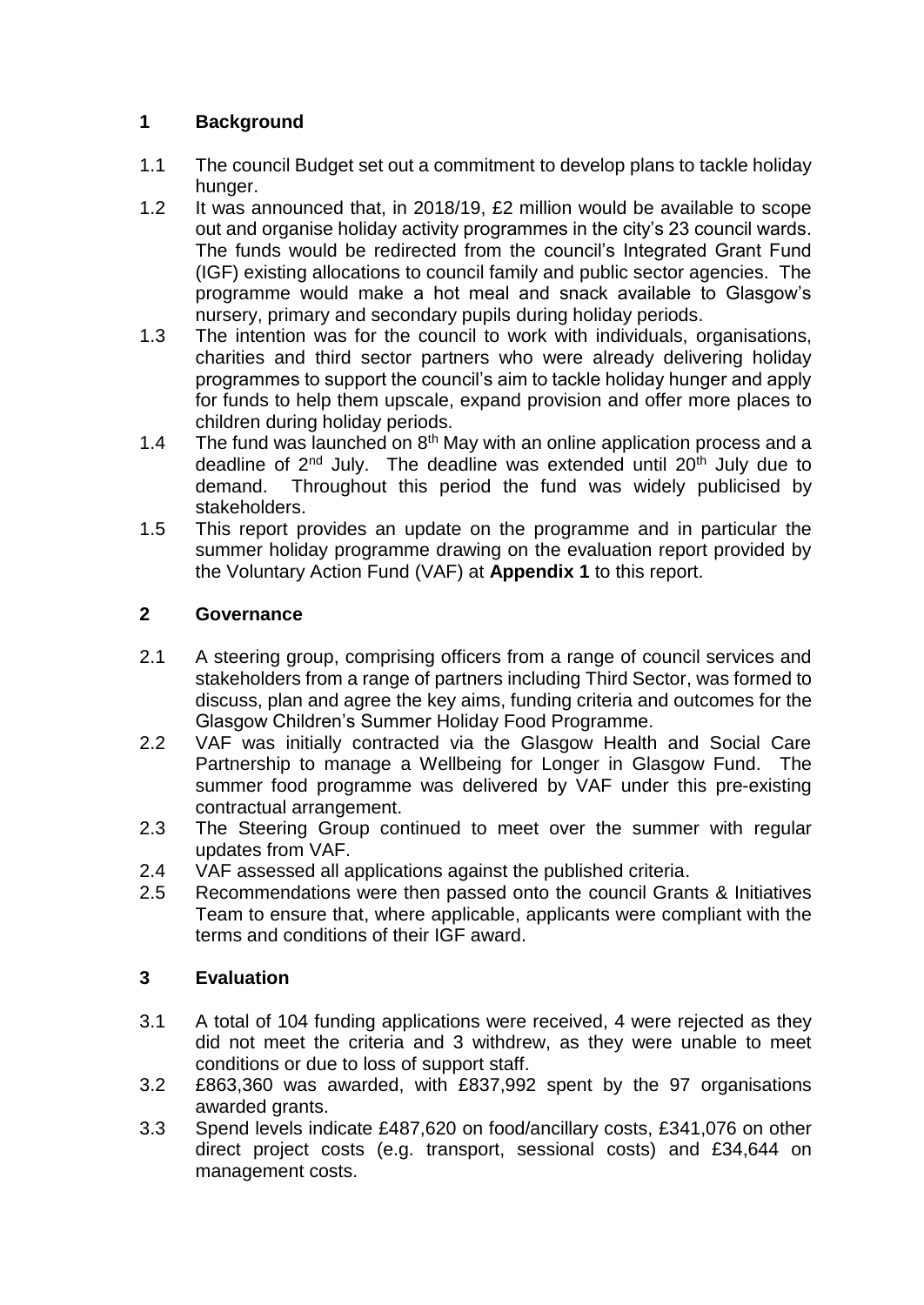- 3.4 This Programme has provided funding to 17 organisations which have not previously had IGF with awards totalling £102,806.
- 3.5 17 of the applications formed a partnership approach whereby organisations collaborated to deliver services.
- 3.6 Over 14,500 children/young people have benefitted from the programme.
- 3.7 The breakdown of number of projects is: 41 in the North East, 24 in the North West, 26 in the South, with 6 city-wide. A further breakdown at Ward level is provided in the Evaluation Report at **Appendix 1**.
- 3.8 VAF was awarded £86,533 for Programme Management costs. This included programme set-up, recruitment of staff, development of application and monitoring documentation, promotion of the programme, development of assessment criteria, provision of regular updates, collation of monitoring information, attendance at steering group and contract meetings and production of the Evaluation Report with lessons learned.

### **4 Next Steps**

- 4.1 Based on the positive experience, arrangements were put in place for the programme to run during the October school holidays. Of the 97 organisations that delivered in summer, 61 applied and delivered the programme in the October week during which over 6,000 children benefitted and almost £250,000 was allocated.
- 4.2 VAF will programme manage the fund for the mid-term February break and prepare the application process for the Easter Holidays 2019/20.

#### **5 Policy and Resource Implications**

# **Resource Implications:**

| Financial:                     | Funding available via redirected IGF resources.                                                                                                                                                                                                           |
|--------------------------------|-----------------------------------------------------------------------------------------------------------------------------------------------------------------------------------------------------------------------------------------------------------|
| Legal:                         | No new legal issues.                                                                                                                                                                                                                                      |
| Personnel:                     | No anticipated personnel issues.                                                                                                                                                                                                                          |
| Procurement:                   | No relevant procurement issues.                                                                                                                                                                                                                           |
| <b>Council Strategic Plan:</b> | Excellent and Inclusive Education. This will<br>primarily focus on Priority 27 "Review and<br>consider options to address the<br>recommendations of the cost of the school day<br>report including summer activities and extending<br>free school meals". |

### **Equality Impacts:**